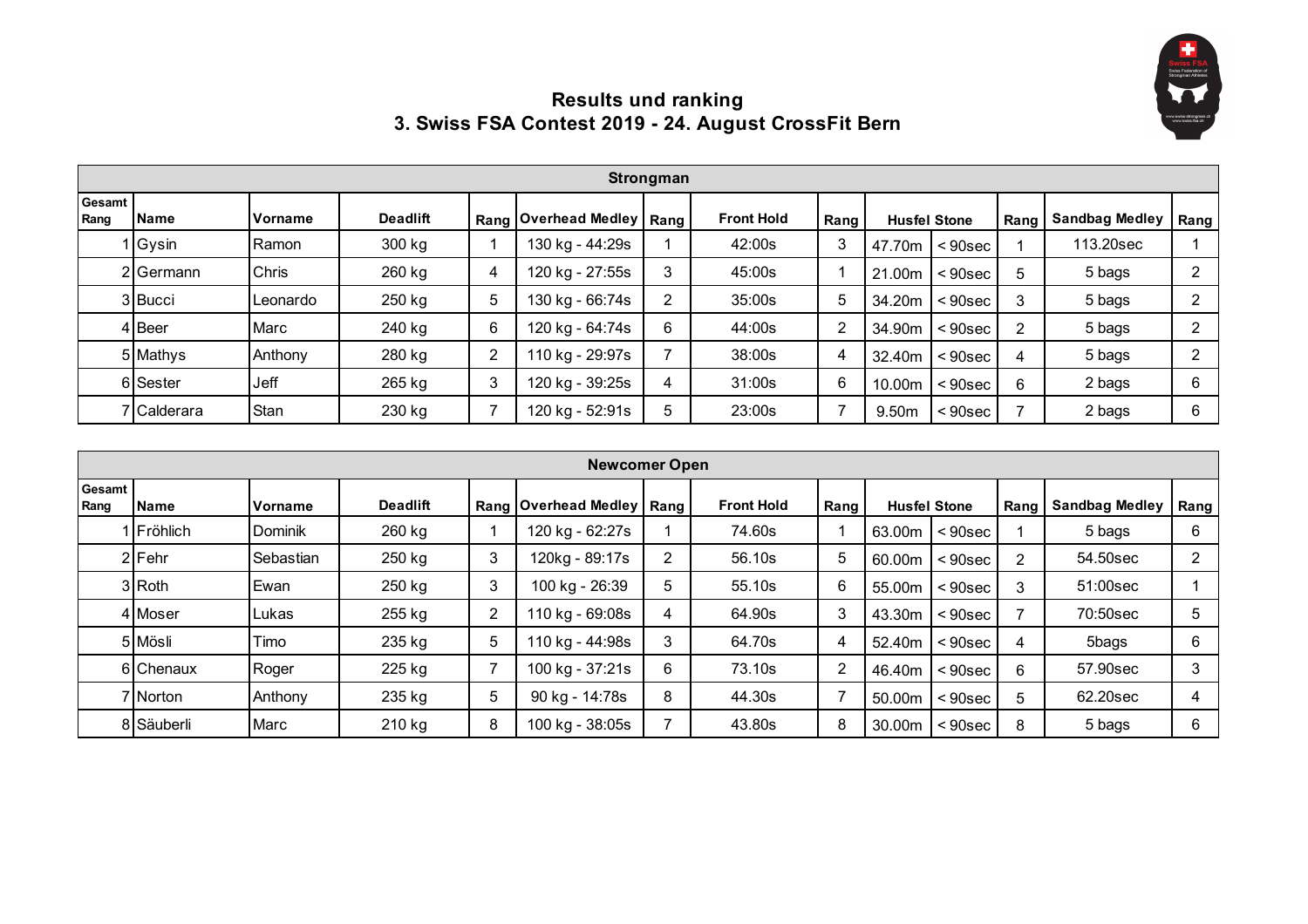

## **Results und ranking 3. Swiss FSA Contest 2019 - 24. August CrossFit Bern**

|                  | Newcomer <105 kg |                |                 |   |                             |   |                   |      |                    |                     |               |                       |      |  |
|------------------|------------------|----------------|-----------------|---|-----------------------------|---|-------------------|------|--------------------|---------------------|---------------|-----------------------|------|--|
| Gesamt I<br>Rang | <b>Name</b>      | <b>Norname</b> | <b>Deadlift</b> |   | Rang Overhead Medley   Rang |   | <b>Front Hold</b> | Rang |                    | <b>Husfel Stone</b> | Rang          | <b>Sandbag Medley</b> | Rang |  |
|                  | 1   Messerli     | Ludo           | 280 kg          |   | 90 kg - 12:09s              | 5 | 59.00s            | ົ    | 43.10m             | $< 90$ sec          | $\mathcal{P}$ | 54.30sec              |      |  |
|                  | 2 Cirone         | Luca           | 260 kg          | 3 | 110 kg - 59:44s             |   | 52.60s            | 3    | 50.00 <sub>m</sub> | $< 90$ sec          |               | 71.10sec              |      |  |
|                  | 3 Rüegsegger     | Frantz         | 210 kg          | 5 | 110 kg - 43:31s             |   | 38.60s            | b    | 37.80m             | < 90sec             | 3             | 54.10sec              |      |  |
|                  | 4 Ayer           | Christopher    | 265 kg          |   | 100 kg - 45:27s             | 4 | 61.40s            |      | 35.40m             | $< 90$ sec          | 4             | 2 bags                |      |  |
|                  | 5 Weisbrod       | Rolf           | 215 kg          | 4 | 100 kg - 34:21s             | 3 | 43.20s            | 4    | 11.80m             | <90sec              | 5             | 94.10sec              |      |  |

|                | Newcomer <90 kg |                |                 |   |                             |   |                   |      |                     |            |      |                       |      |
|----------------|-----------------|----------------|-----------------|---|-----------------------------|---|-------------------|------|---------------------|------------|------|-----------------------|------|
| Gesamt<br>Rang | Name            | Vorname        | <b>Deadlift</b> |   | Rang Overhead Medley   Rang |   | <b>Front Hold</b> | Rang | <b>Husfel Stone</b> |            | Rang | <b>Sandbag Medley</b> | Rang |
|                | Africa          | <b>Ross</b>    | 220 kg          | 3 | 110 kg - 41:65s             |   | 46.60s            | 5    | 70.00m              | $< 90$ sec | 2    | 43.20sec              |      |
|                | 2 Scheidegger   | Luca           | 185 kg          | 6 | 100 kg - 62:28s             | 6 | 62.50s            |      | 83.30m              | $< 90$ sec |      | 63.04sec              | 3    |
|                | 3 Rubino        | Enzo           | 210 kg          | 4 | 110 kg - 47:78s             | 2 | 61.00s            | 3    | 50.60m              | $< 90$ sec | 4    | 69.40sec              |      |
|                | 4 Bard          | Basil          | 200 kg          | 5 | 110 kg - 57:35s             | 3 | 45.70s            | 6    | 54.10m              | $< 90$ sec | 3    | 51.40sec              | ◠    |
|                | 5 Bächli        | Marco          | 225 kg          | 2 | 100 kg - 41:21s             | 4 | 62.40s            | 2    | 40.00m              | $< 90$ sec | 6    | 5 bags                | 6    |
|                | 6 Grob          | <b>Dominik</b> | 240 kg          |   | 90 kg - 25:68s              |   | 55.03s            | 4    | 44.60m              | $< 90$ sec | 5    | 75.40sec              | 5    |
|                | 7 Koïfman       | Johnathan      | 185 kg          | 6 | 100 kg - 56:85s             | 5 | 44.20s            | ⇁    | 22.40m              | $< 90$ sec |      | 5 bags                | 6    |